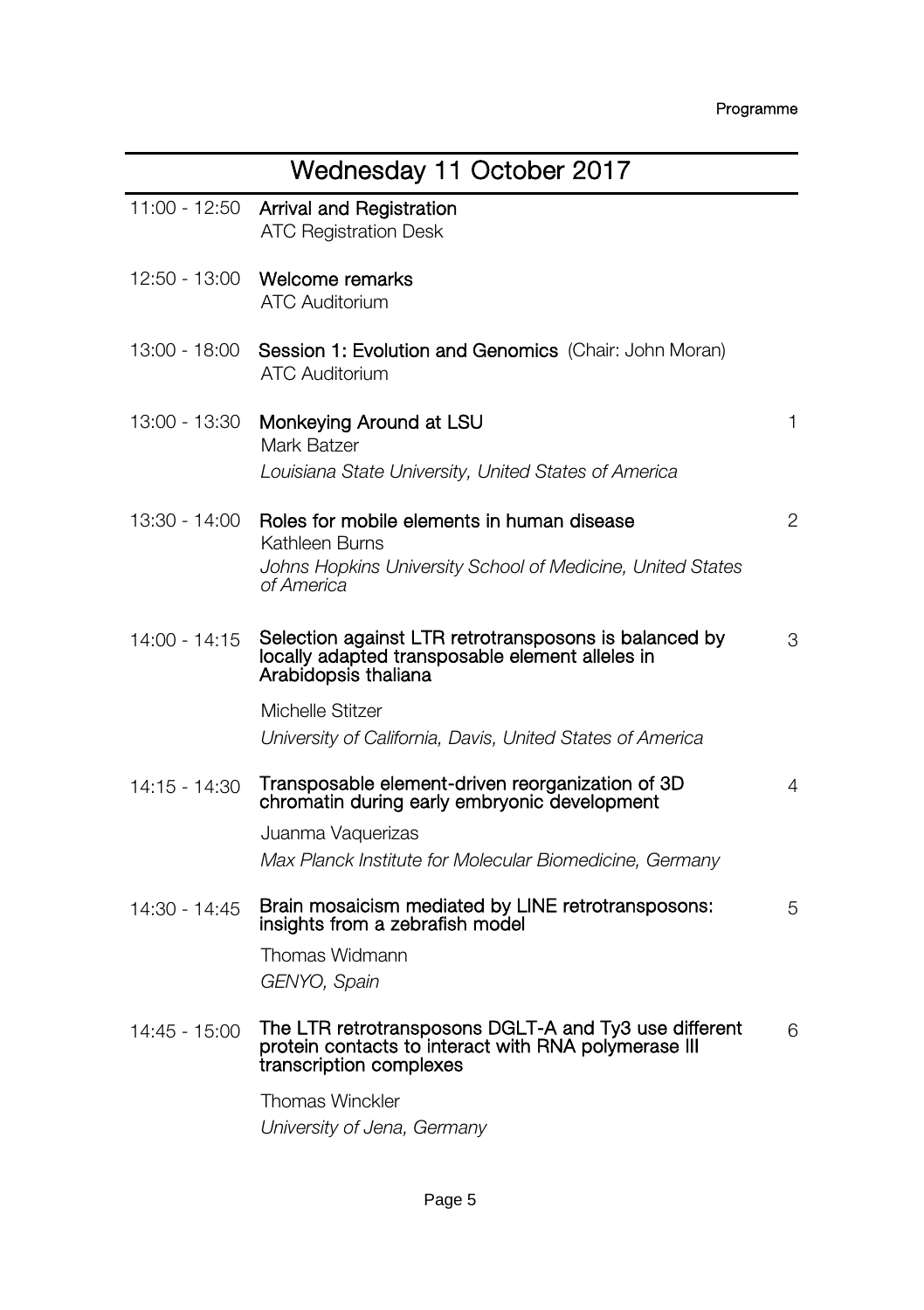- 15:00 15:30 Coffee Break and Meet the Speakers ATC Auditorium Foyer
- 15:30 16:00 Comparative transcriptome analyses support an overall neutral and TE-driven model of circRNA formation and evolution

Henrik Kaessmann *Heidelberg University, Germany*

16:00 - 16:30 Epigenetic variation in Arabidopsis 8

7

Magnus Nordborg *Gregor Mendel Institute of Molecular Plant Biology, Austria*

16:30 - 17:00 Epimutants reveal a surprising connection between RNA Epimutants reveal a surprising connection between RNA  $\qquad \qquad$  9<br>directed DNA methvlation and microRNA function in maize

Damon Lisch

*Purdue University, United States of America*

17:00 - 17:30 Coffee Break ATC Auditorium Foyer

#### 17:30 - 17:45 A Enhancer of zeste like methyltransferase catalyzes both H3 lysine 9 and 27 trimethylation and mediates transcriptional repression of transposable elements 10

Sandra Duharcourt *Institut Jacques Monod, CNRS, UMR7592, Sorbonne Paris Cité, France*

# 17:45 - 18:00 The Role of the NSL complex in the piRNA pathway in D. 11<br>melanogaster

Shantanu Iyer *Max Planck Institute of Immunobiology and Epigenetics, Germany*

#### 18:00 - 19:00 Germline reprogramming and epigenetic inheritance of transposable elements in plants: how to avoid BadKarma 12

Robert Martienssen *Cold Spring Harbor Laboratory, United States of America*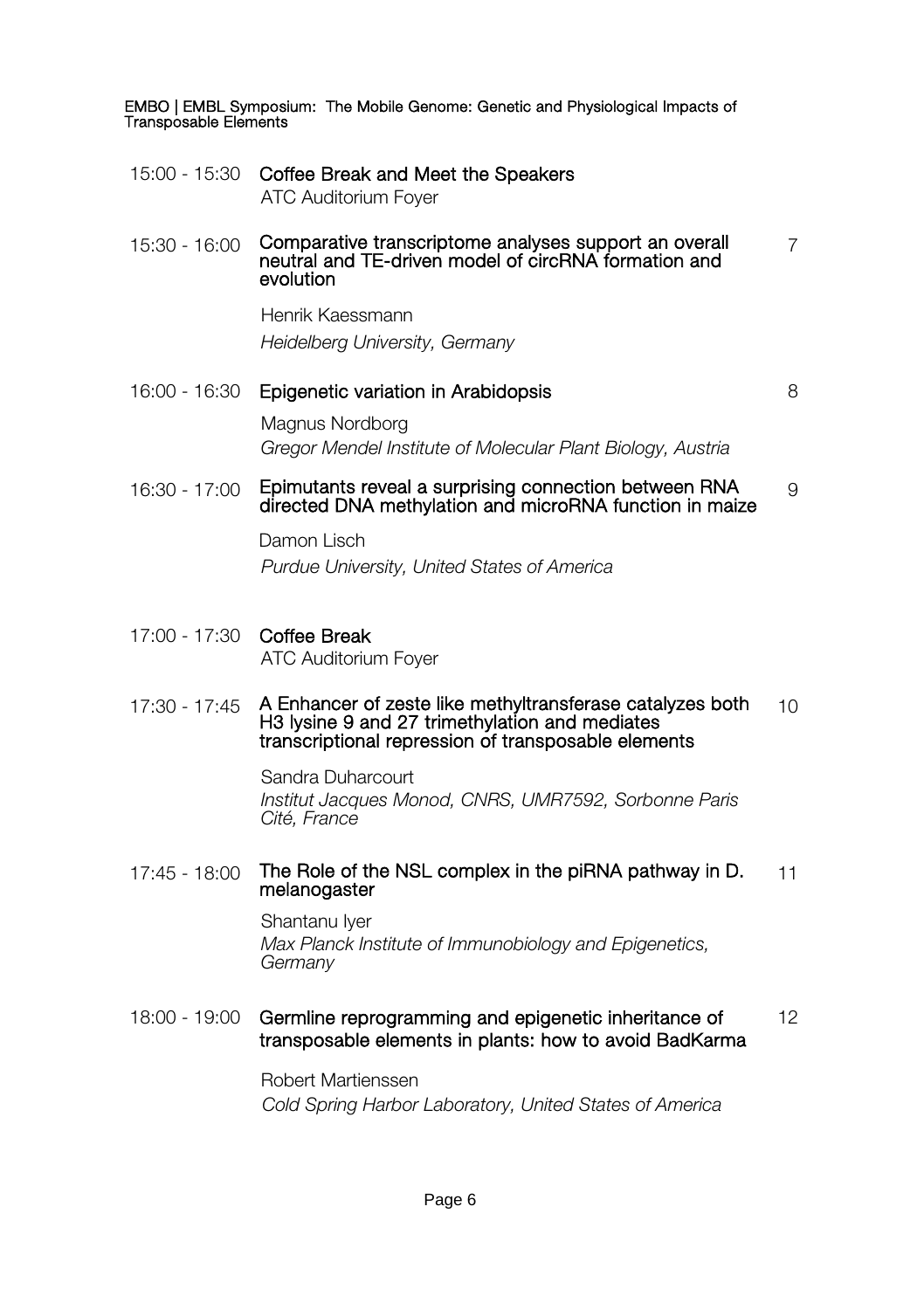# 19:00 - 21:30 Welcome reception with band

ATC Auditorium Foyer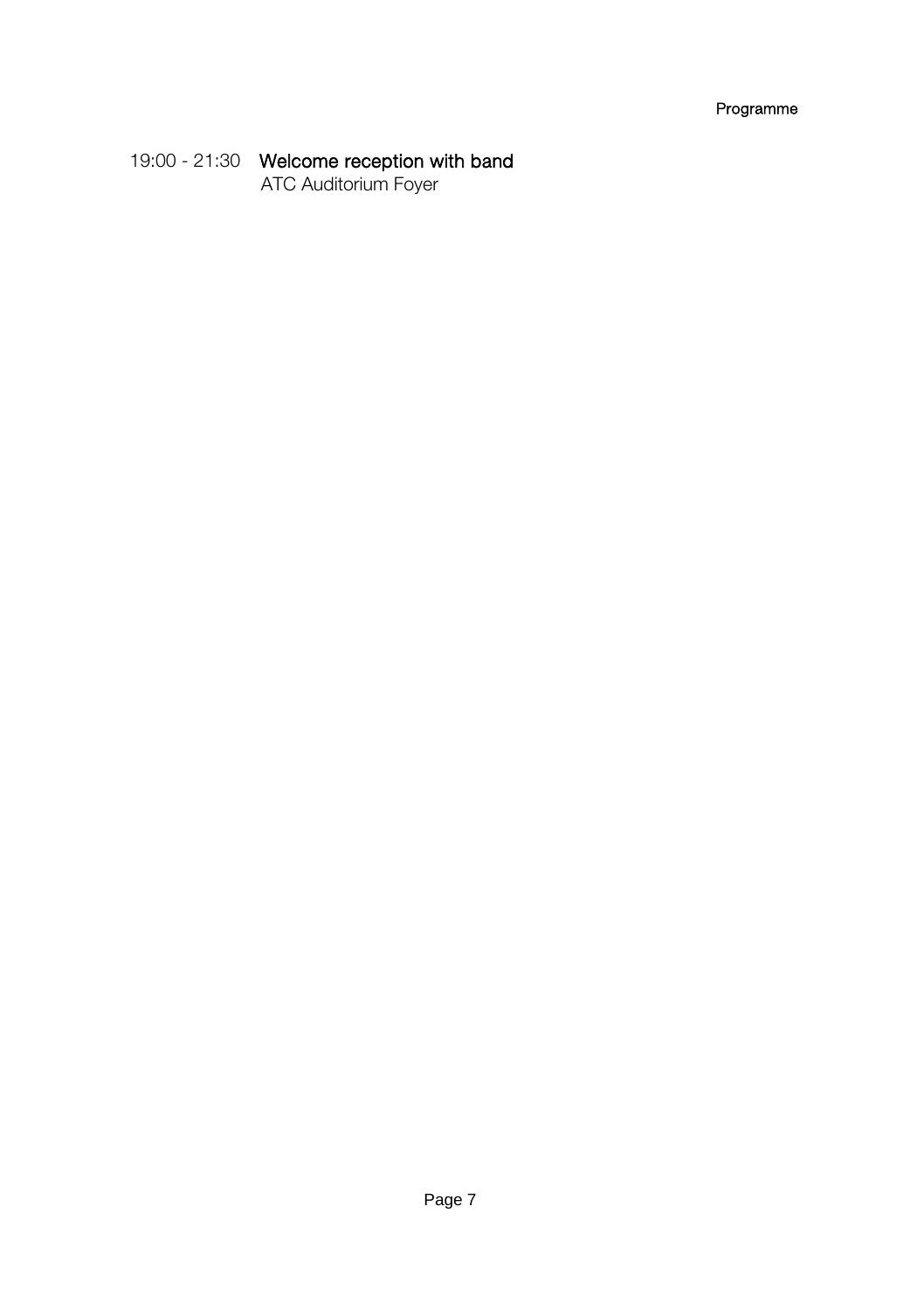| Thursday 12 October 2017 |                                                                                                           |    |
|--------------------------|-----------------------------------------------------------------------------------------------------------|----|
| $09:00 - 10:30$          | Session 1 (cont.): Evolution and Genomics<br><b>ATC Auditorium</b>                                        |    |
| $09:00 - 09:30$          | KRAB-transposase fusion as a source of new regulatory<br>proteins in evolution                            | 13 |
|                          | Cedric Feschotte<br>Cornell University, United States of America                                          |    |
| $09:30 - 10:00$          | GxE in worm and fish<br>Eric Miska                                                                        | 14 |
|                          | University of Cambridge, United Kingdom                                                                   |    |
| $10:00 - 10:15$          | The HUSH complex cooperates with KAP1 to silence<br>young retrotransposons                                | 15 |
|                          | Luisa Robbez-Masson                                                                                       |    |
|                          | University College London, United Kingdom                                                                 |    |
| $10:15 - 10:30$          | LTR-retrotransposon control by tRNA-derived small RNAs                                                    | 16 |
|                          | Andrea Schorn                                                                                             |    |
|                          | Cold Spring Harbor Laboratory, United States of America                                                   |    |
| $10:30 - 11:00$          | Coffee Break kindly sponsored by Nature Reviews<br>Genetics and Meet the Speakers                         |    |
|                          | <b>ATC Auditorium Foyer</b>                                                                               |    |
| 11:00 - 12:30            | Session 2: Host Defense Strategies (Chair: Julius Brennecke)<br><b>ATC Auditorium</b>                     |    |
| $11:00 - 11:30$          | Small RNA-directed DNA elimination of transposon-related<br>sequences in Tetrahymena                      | 17 |
|                          | Kazufumi Mochizuki<br>Institute of Human Genetics (IGH) CNRS-University of<br>Montpellier UMR9002, France |    |
|                          |                                                                                                           |    |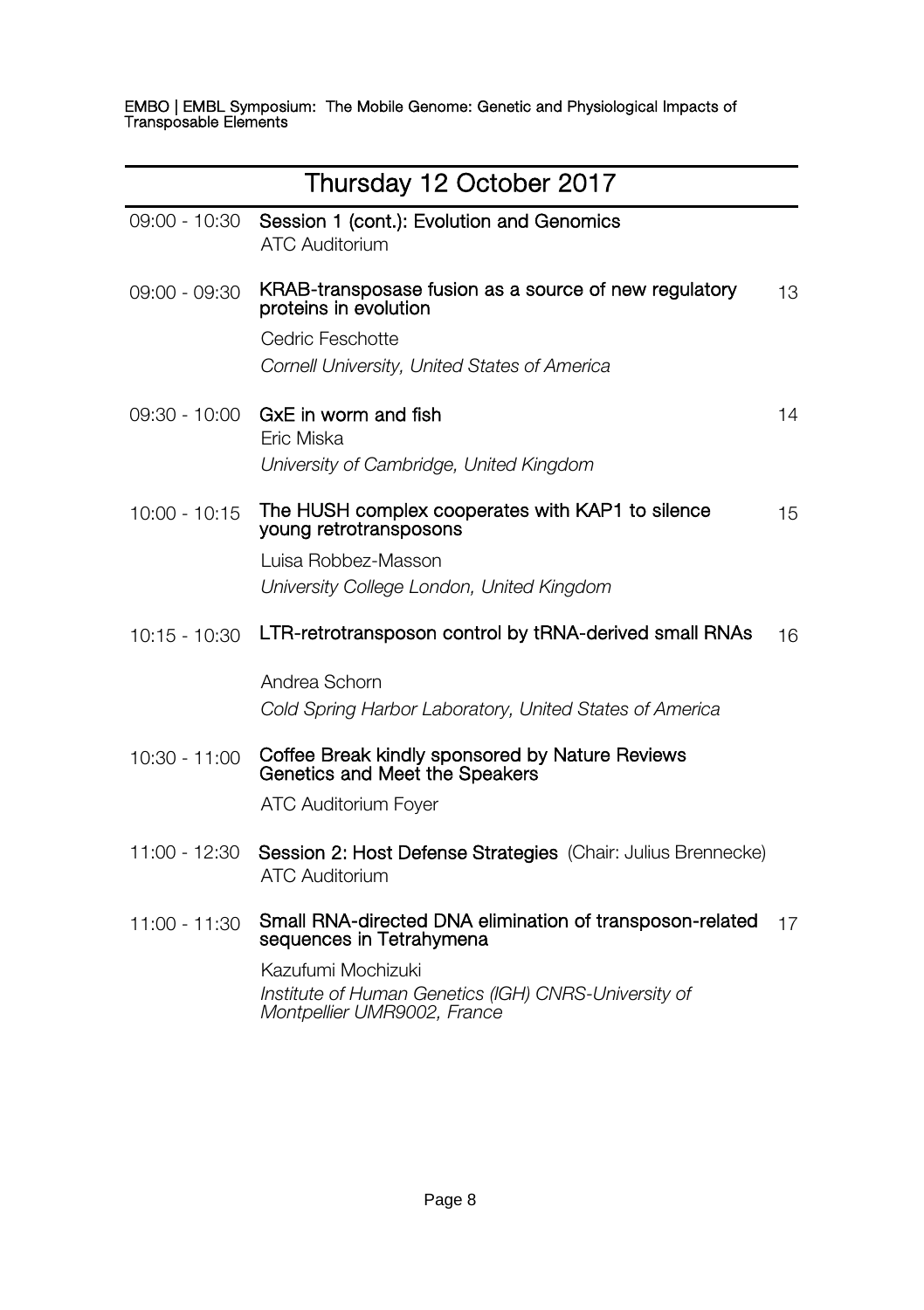| 11:30 - 12:00   | Rapid Evolution of Cross-Species Incompatibiity in the<br>piRNA Pathway                                                                                    | 18 |
|-----------------|------------------------------------------------------------------------------------------------------------------------------------------------------------|----|
|                 | <b>William Theurkauf</b><br>University of Massachusetts Medical School, United States of<br>America                                                        |    |
| $12:00 - 12:15$ | A nuclear export factor (Nxf) variant is required for small<br>RNA-guided transcriptional silencing of transposable<br>elements in Drosophila melanogaster | 19 |
|                 | Julia Batki<br>Institute of Molecular Biotechnology, Austria                                                                                               |    |
| $12:15 - 12:30$ | First demonstration of the direct role of the piRNA<br>pathway as key player in genome maintenance<br>Bridlin Barckmann                                    | 20 |
|                 | IGH Institute of Human Genetics, Montpellier, France                                                                                                       |    |
| 12:30 - 14:00   | Lunch<br><b>ATC Auditorium Fover</b>                                                                                                                       |    |
| 14:00 - 18:00   | Session 2 (cont.): Host Defense Strategies<br><b>ATC Auditorium</b>                                                                                        |    |
| 14:00 - 14:30   | Molecular mechanisms of CRISPR-Cas systems<br>Martin Jinek<br>University of Zurich, Switzerland                                                            | 21 |
| 14:30 - 15:00   | The Role of a Host-encoded LINE-1 ORF1 Homolog in<br>Retrotransposon Proliferation                                                                         | 22 |
|                 | <b>Timothy Bestor</b><br>College of Physicians and Surgeons of Columbia University.<br>United States of America                                            |    |
| $15:00 - 15:15$ | Control of Ty1 LTR-Retrotransposition by the RNA-binding<br>protein Pbp1                                                                                   | 23 |
|                 | Amanda Hall<br>University of Toronto, Canada                                                                                                               |    |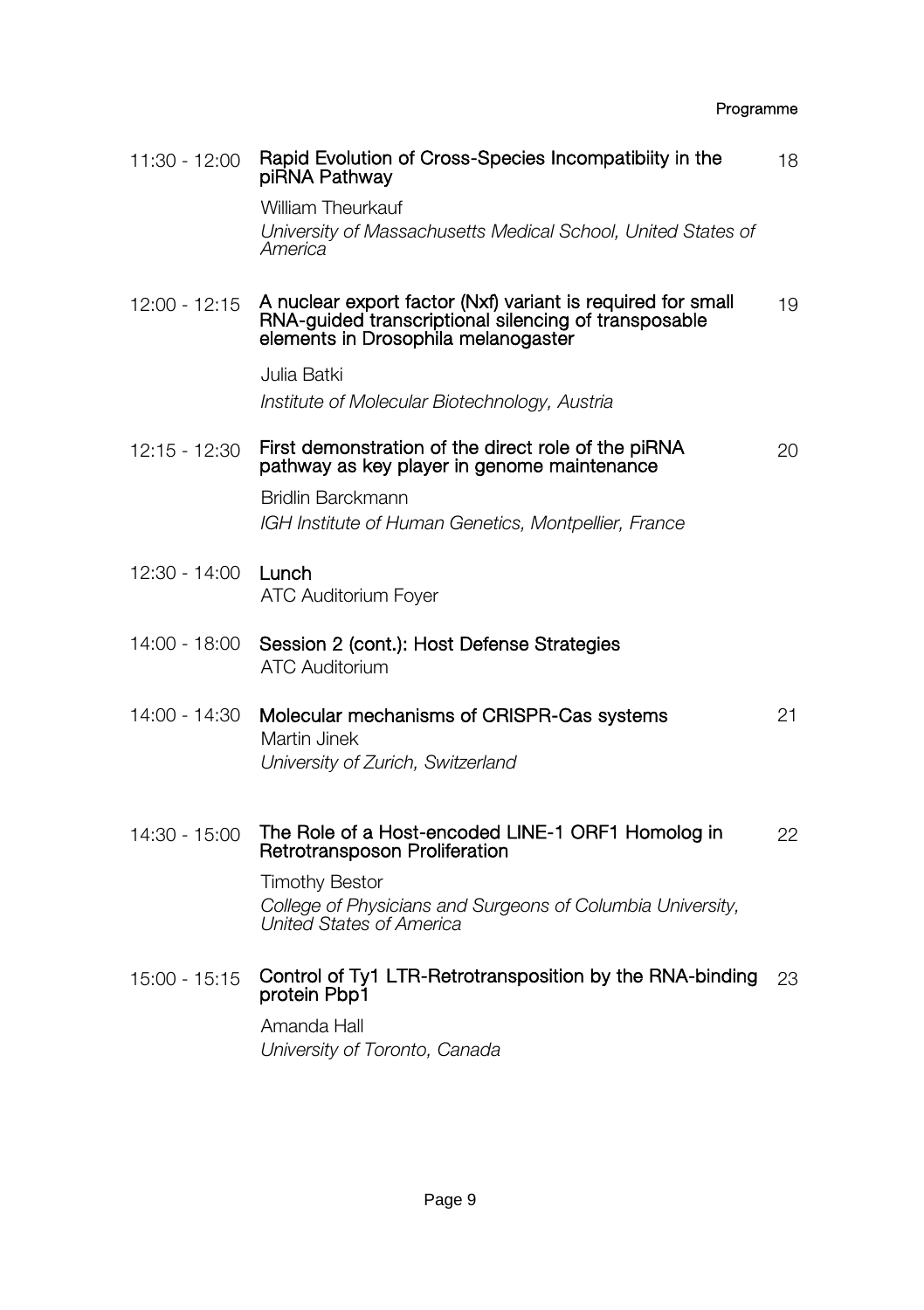| 15:15 - 15:30   | Molecular mechanisms and regulation of Ty1<br>retrotransposon integration site selection                                            | 24 |
|-----------------|-------------------------------------------------------------------------------------------------------------------------------------|----|
|                 | Pascale Lesage<br>Inserm, CNRS, Université Paris Diderot, Sorbonne Paris Cité,<br>Hôpital St. Louis, France                         |    |
| 15:30 - 16:00   | Coffee Break kindly sponsored by Nature Reviews<br>Genetics and Meet the Speakers<br><b>ATC Auditorium Fover</b>                    |    |
| 16:00 - 16:30   | RNA silencing, epigenetics and non Mendelian inheritance<br>in plants<br>David Baulcombe<br>University of Cambridge, United Kingdom | 25 |
| 16:30 - 17:00   | Transposable elements, their polydactyl controllers and<br>the specificity of human biology                                         | 26 |
|                 | Didier Trono<br>Ecole Polytechnique Fédérale de Lausanne, Switzerland                                                               |    |
| $17:00 - 17:30$ | DNA methyltransferase(s), transposons and<br>spermatogenesis                                                                        | 27 |
|                 | Deborah Bourc'his<br>Institut Curie, France                                                                                         |    |
| $17:30 - 17:45$ | Discovery of novel genomic domains with high amounts of<br>transposon sequences<br>Soichiro Yamanaka                                | 28 |
|                 | Keio University School of Medicine, Japan                                                                                           |    |
| 17:45 - 18:00   | DNA damage checkpoint and piRNAs mediate a robust<br>transposon-domesticating response in germline stem cells                       | 29 |
|                 | Zhao Zhang<br>Carnegie Institution for Science, United States of America                                                            |    |
| $18:00 - 20:00$ | Poster Session 1 - Odd numbers<br><b>ATC Helix A</b>                                                                                |    |
|                 |                                                                                                                                     |    |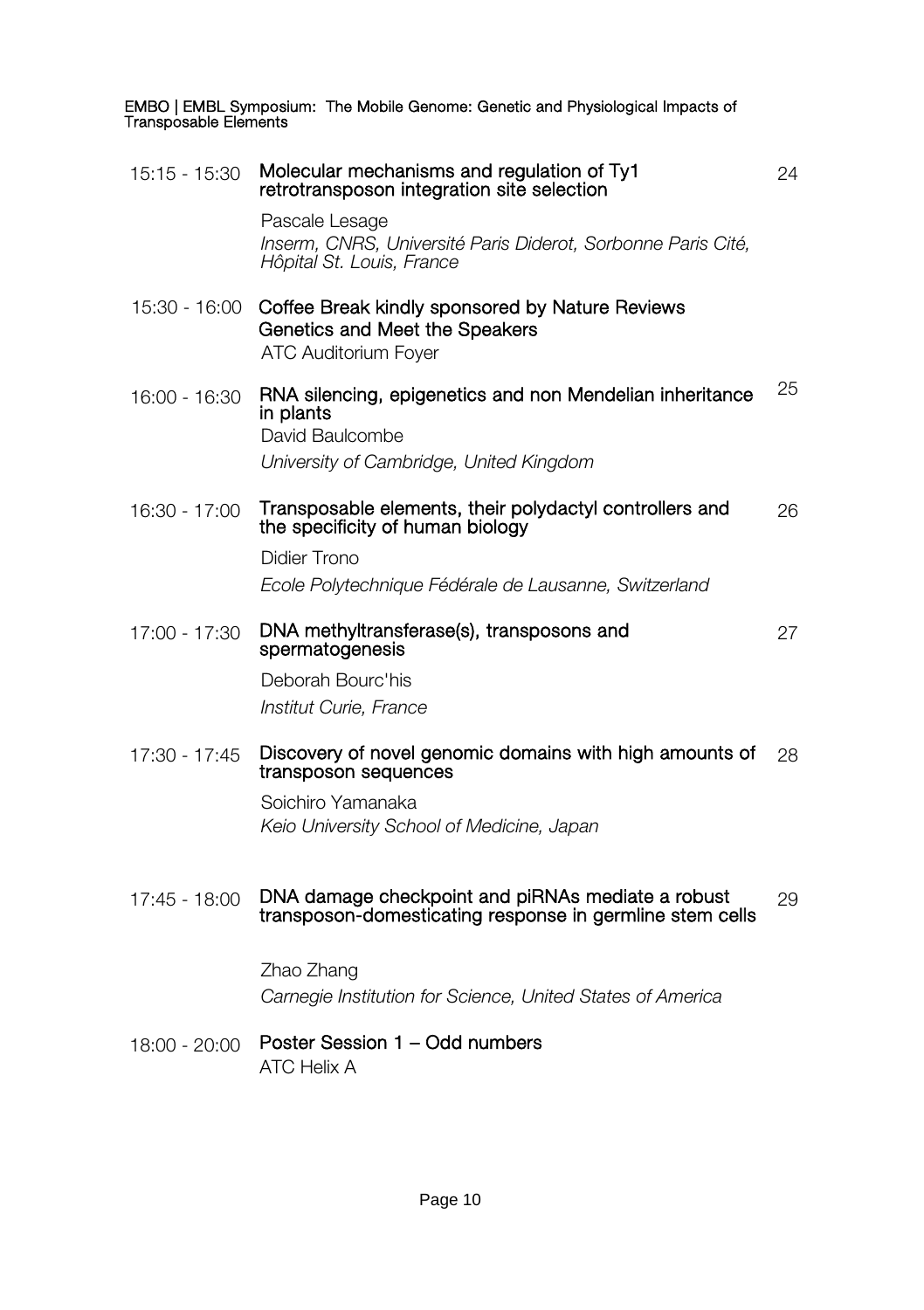- 20:00 21:30 Dinner in Canteen EMBL Canteen
- 21:30 23:00 After dinner drinks in the ATC Rooftop Lounge ATC Rooftop Lounge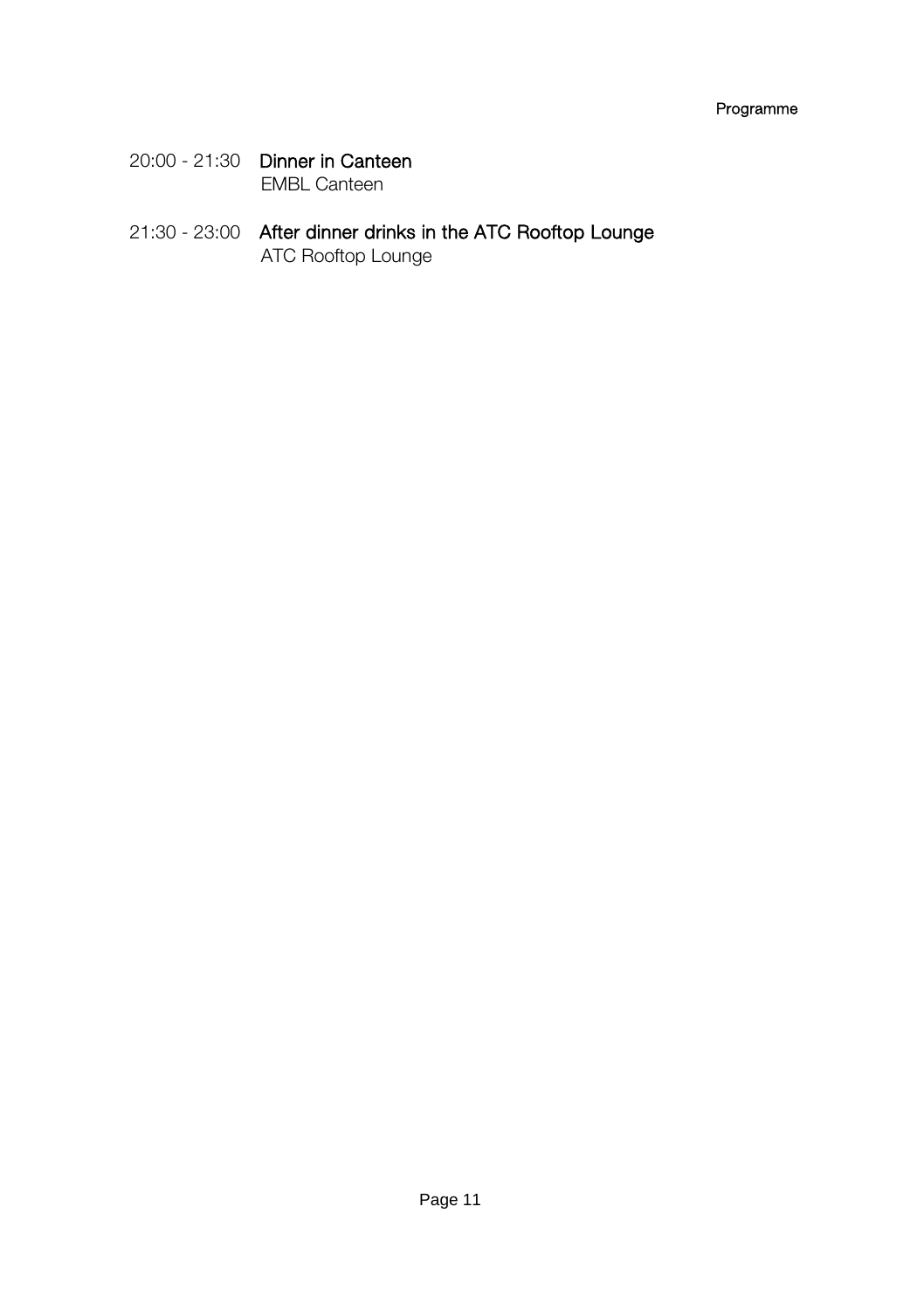|                 | Friday 13 October 2017                                                                                                                                |    |
|-----------------|-------------------------------------------------------------------------------------------------------------------------------------------------------|----|
| 09:00 - 12:30   | Session 3: Mobility Mechanisms (Chair: Orsolya Barabas)<br><b>ATC Auditorium</b>                                                                      |    |
| 09:00 - 09:30   | Influence of LTR-retrotransposon activity on asymmetric<br>centrosome inheritance                                                                     | 30 |
|                 | M. Joan Curcio<br>Wadsworth Center, NY Department of Health, United States<br>of America                                                              |    |
| 09:30 - 10:00   | Replicative DNA Transposition in Eukaryotes<br>Fred Dyda                                                                                              | 31 |
|                 | National Institute of Diabetes and Digestive and Kidney<br>Diseases. United States of America                                                         |    |
| $10:00 - 10:15$ | A single active site in the mariner transposase cleaves<br>DNA strands of opposite polarity                                                           | 32 |
|                 | <b>Ronald Chalmers</b>                                                                                                                                |    |
|                 | University of Nottingham, United Kingdom                                                                                                              |    |
| $10:15 - 10:30$ | The second life of Sleeping Beauty: Deciphering the<br>mechanism of a resurrected DNA transposon for genome<br>engineering                            | 33 |
|                 | Irma Querques<br><b>EMBL Heidelberg, Germany</b>                                                                                                      |    |
|                 |                                                                                                                                                       |    |
| 10:30 - 11:00   | Coffee Break and Meet the Speakers<br><b>ATC Auditorium Fover</b>                                                                                     |    |
| 11:00 - 11:30   | The ultra-processive reverse-transcriptases of non-LTR<br>retrotransposons and group II introns: Molecular<br>mechanisms and implications for disease | 34 |
|                 | Anna Pvle                                                                                                                                             |    |
|                 | Yale University, United States of America                                                                                                             |    |
| 11:30 - 12:00   | Molecular characterization of the ORF1 protein from the<br>human LINE-1 retrotransposon                                                               | 35 |
|                 | Oliver Weichenrieder                                                                                                                                  |    |
|                 | Max Planck Institute for Developmental Biology, Germany                                                                                               |    |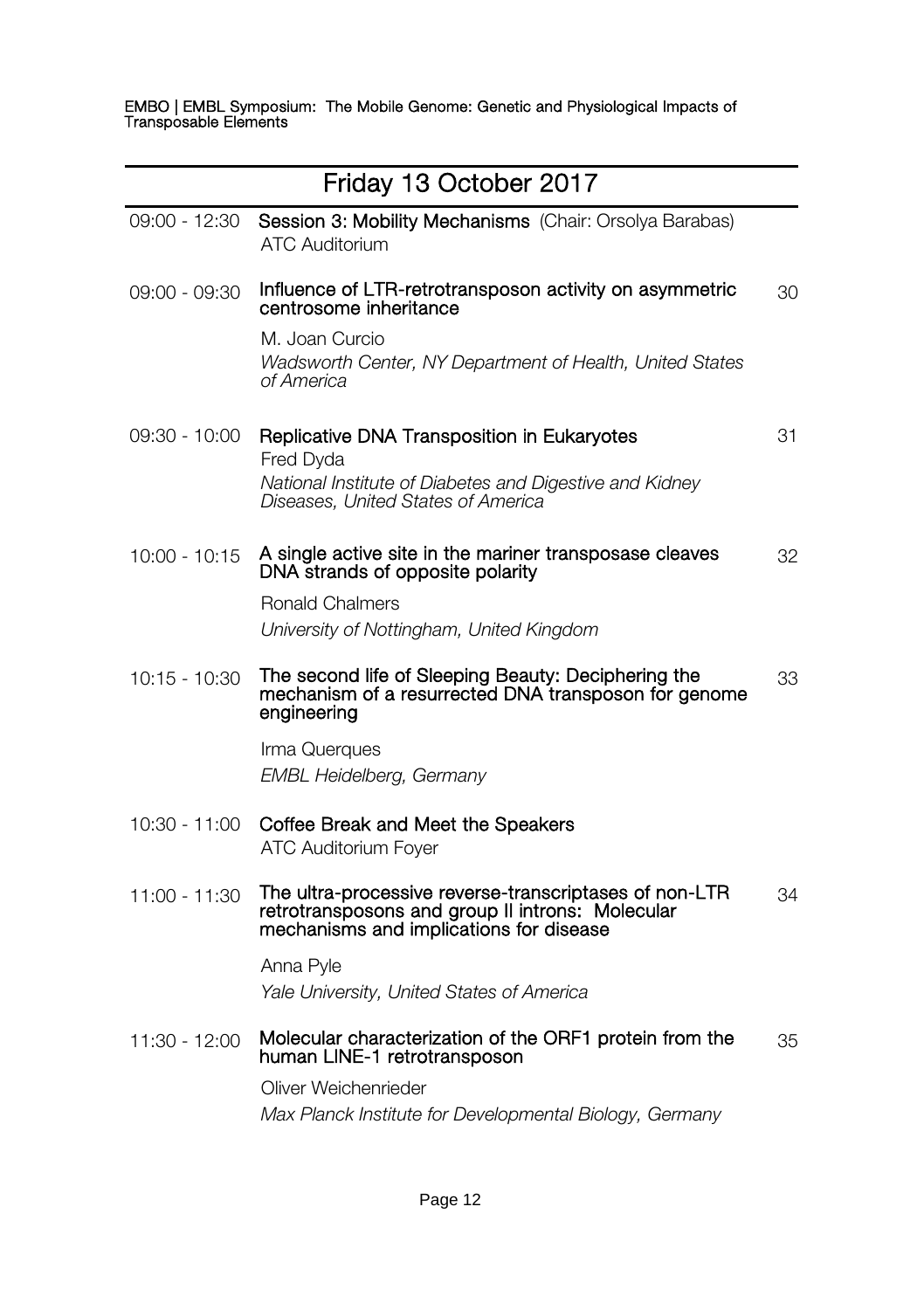# 12:00 - 12:15 RNA ligation precedes U6/LINE-1 retrotransposition 36 John Moldovan *University of Michigan, United States of America* 12:15 - 12:30 On how to hit Line-1's Achilles heel. A cooperative mechanism of Mov10 and TUTases in restricting retrotransposition. 37 Zbigniew Warkocki *Institute of Biochemistry and Biophysics Polish Academy of Sciences, Poland* 12:30 - 14:00 Lunch ATC Auditorium Foyer 14:00 - 18:30 Session 4: Co-option and Physiological Impacts (Chair: Jose Luis García Pérez) ATC Auditorium 14:00 - 14:30 Site-specific recombination in mammals 38 Wei Yang *National Institute of Diabetes and Digestive and Kidney Diseases, United States of America* 14:30 - 15:00 RAG recombinase and ProtoRAG transposase: Mechanistic links between evolutionary relatives 39 David Schatz *Yale School of Medicine, United States of America* 15:00 - 15:15 Elucidating the role of transposable element-induced  $40$ mutations in Drosophila melanogaster immune response Josefa González *Institute of Evolutionary Biology (CSIC-UPF), Spain* 15:15 - 15:30 Sequence-independent identification of active 41 retrotransposons in Arabidopsis Jayne Griffiths *University of Cambridge, United Kingdom*

Programme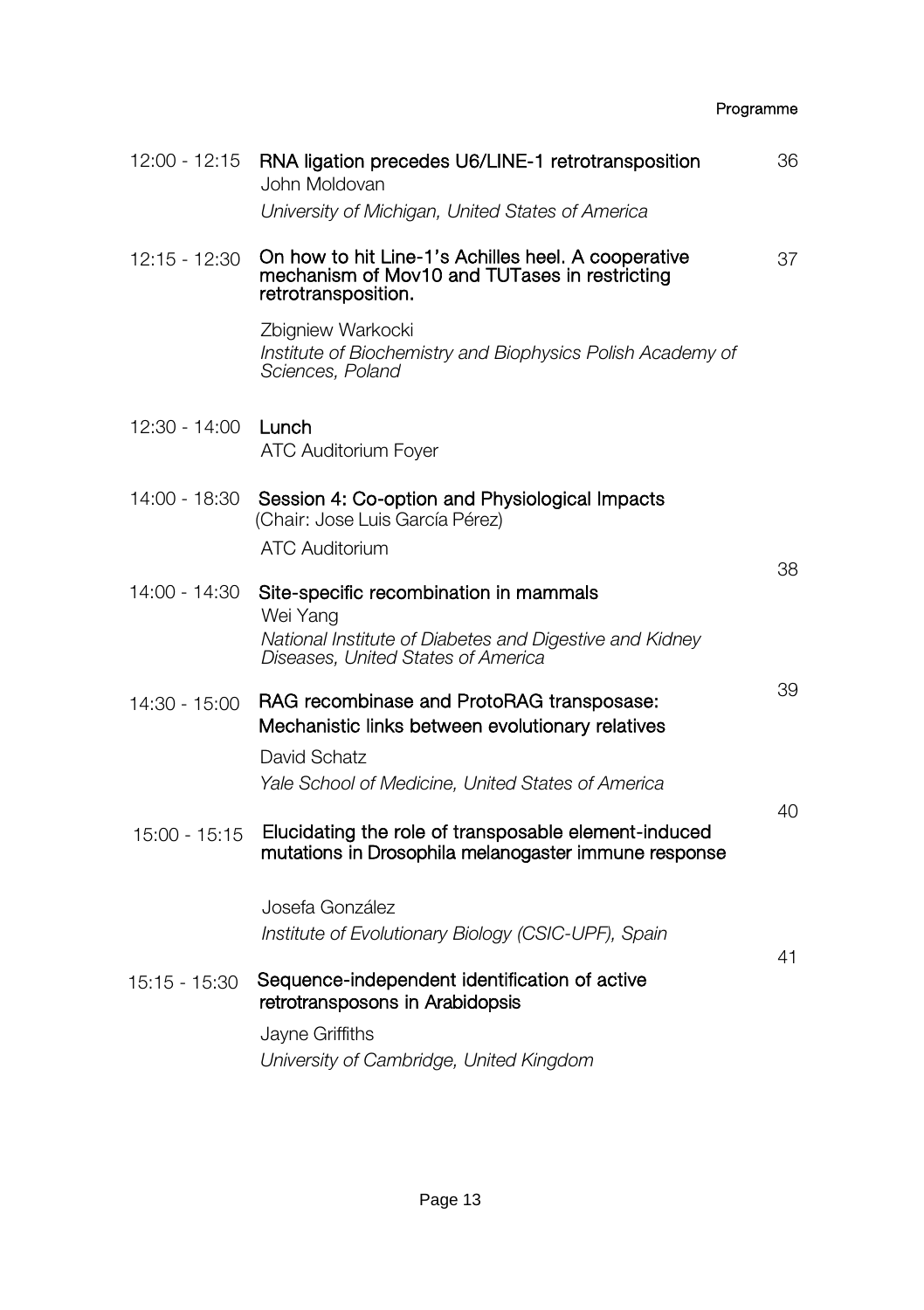| 15:30 - 16:00 | Onco-exaptation of endogenous retroviral LTR promoters                                                                                   | 42 |
|---------------|------------------------------------------------------------------------------------------------------------------------------------------|----|
|               | Dixie Mager<br>Terry Fox Laboratory, British Columbia Cancer Agency and<br>University of British Columbia, Canada                        |    |
| 16:00 - 16:30 | Coffee Break and Meet the Speakers<br><b>ATC Auditorium Foyer</b>                                                                        |    |
| 16:30 - 17:00 | Induction and co-option of SINEs during herpesviral<br>infection                                                                         | 43 |
|               | <b>Britt Glaunsinger</b><br>University of California, Berkeley, United States of America                                                 |    |
| 17:00 - 17:30 | Developing new genomic approaches to study LINE-1<br>activation in human cells                                                           | 44 |
|               | Gael Cristofari<br>Institute for Research on Cancer and Aging of Nice (IRCAN),<br>France                                                 |    |
| 17:30 - 17:45 | The adaptability of the conjugative transposon Tn1549<br>and its implications for transferring vancomycin resistance<br>between bacteria | 45 |
|               | Lotte Lambertsen<br><b>EMBL Heidelberg, Germany</b>                                                                                      |    |
| 17:45 - 18:00 | Genomic mosaicism generated by LINE-1<br>retrotransposition during early human embryonic<br>development                                  | 46 |
|               | Martin Muñoz-Lopez<br>GENYO, Spain                                                                                                       |    |
| 18:00 - 18:30 | Thermostable Group II Intron Reverse Transcriptases<br>(TGIRTs)                                                                          | 47 |
|               | Alan Lambowitz<br>University of Texas at Austin, United States of America                                                                |    |
| 18:30 - 20:30 | Poster Session 2 - Even numbers                                                                                                          |    |

ATC Helix A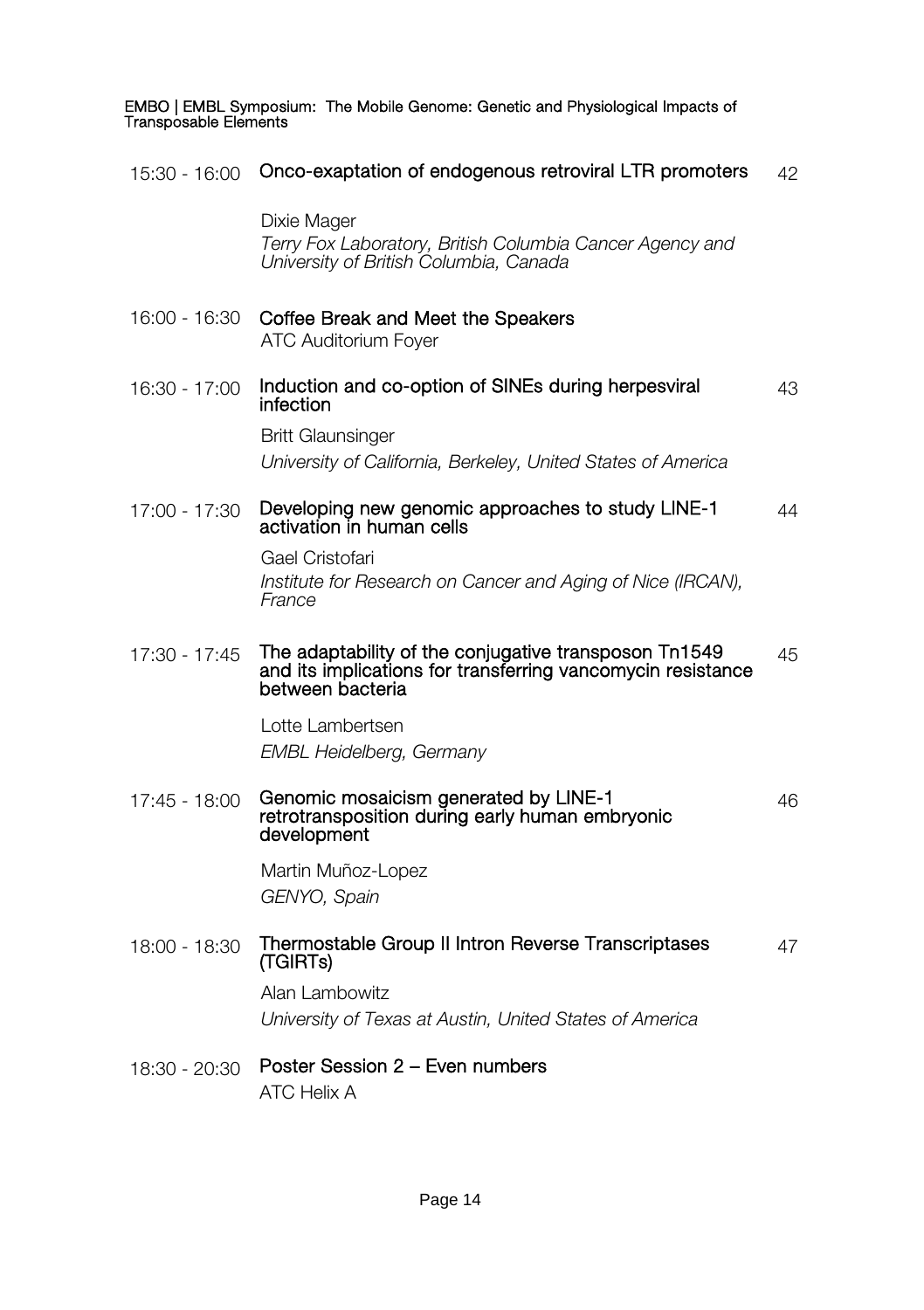- 20:30 22:00 Banquet Dinner EMBL Canteen
- 22:00 01:00 Conference Party with DJ ATC Auditorium Foyer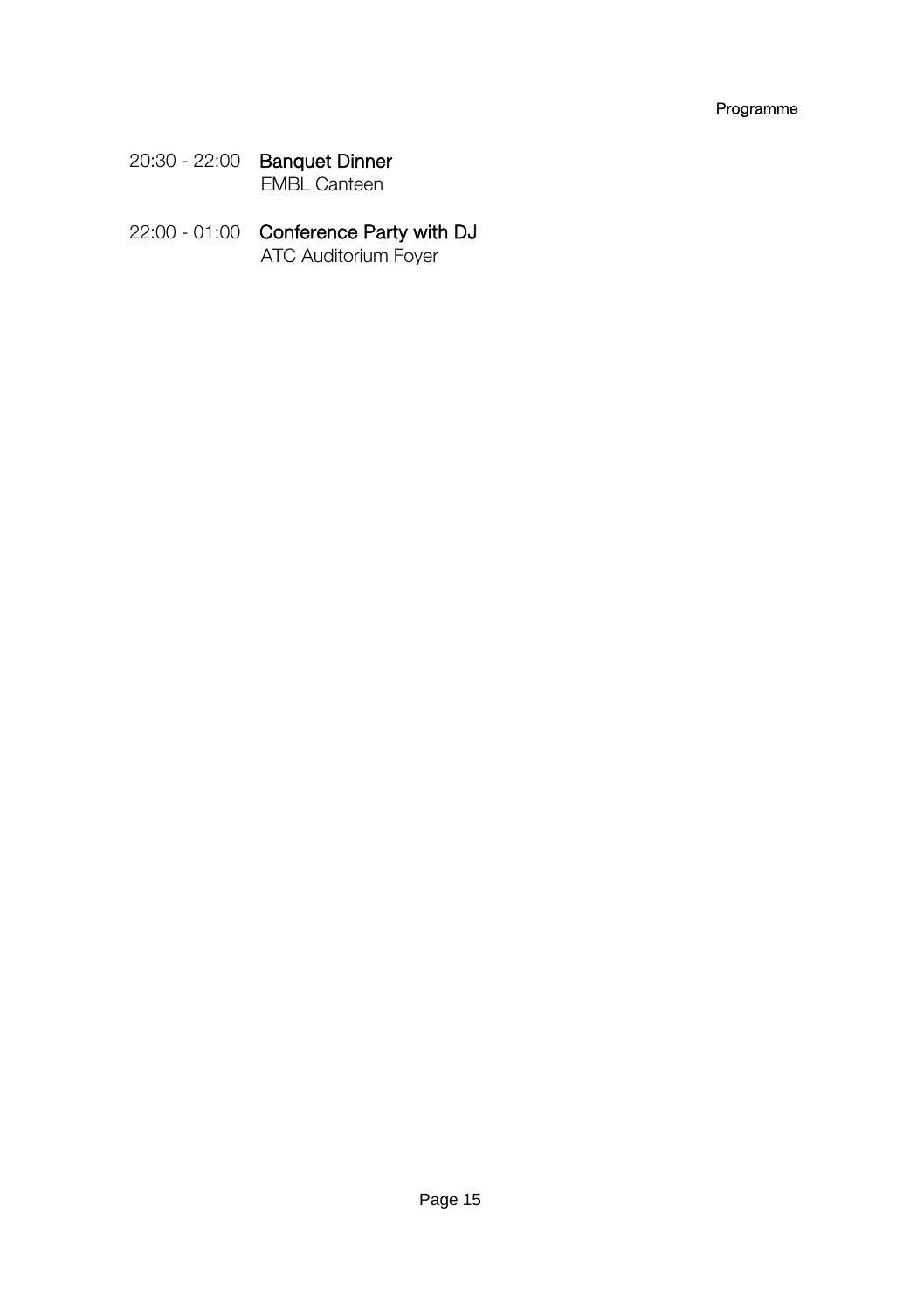| Saturday 14 October 2017 |                                                                                                                                                                        |    |
|--------------------------|------------------------------------------------------------------------------------------------------------------------------------------------------------------------|----|
| 09:00 - 10:30            | Session 4 (cont.): Co-option and Physiological Impacts<br><b>ATC Auditorium</b>                                                                                        |    |
| 09:00 - 09:30            | To be presented on site<br>Doris Bachtrog<br>University of California, United States of America                                                                        | 48 |
| $09:30 - 10:00$          | Endogenous L1 retrotransposition in pluripotent cells and<br>the brain<br>Geoffrey Faulkner<br>University of Queensland, Australia                                     | 49 |
| $10:00 - 10:15$          | Inhibition of LINE-1 retrotransposition by the Condensin II<br>and GAIT complexes in epithelial cells<br>Jacqueline Ward<br>Cleveland Clinic, United States of America | 50 |
| 10:15 - 10:30            | Somatic transposition drives genetic heterogeneity of<br>aging adult stem cells<br>Katarzyna Siudeja<br>Institut Curie, France                                         | 51 |
| 10:30 - 11:00            | Coffee Break and Meet the Speakers<br><b>ATC Auditorium Fover</b>                                                                                                      |    |
| 11:00 - 12:00            | Keynote Session 2<br><b>ATC Auditorium</b>                                                                                                                             |    |
| $11:00 - 12:00$          | Mobile Element activity in brain, behavior, and evolution                                                                                                              | 52 |
|                          | Fred Gage<br>Salk Institute for Biological Studies, United States of America                                                                                           |    |
| 12:00 - 13:00            | Session 4 (cont.): Co-option and Physiological Impacts<br><b>ATC Auditorium</b>                                                                                        |    |